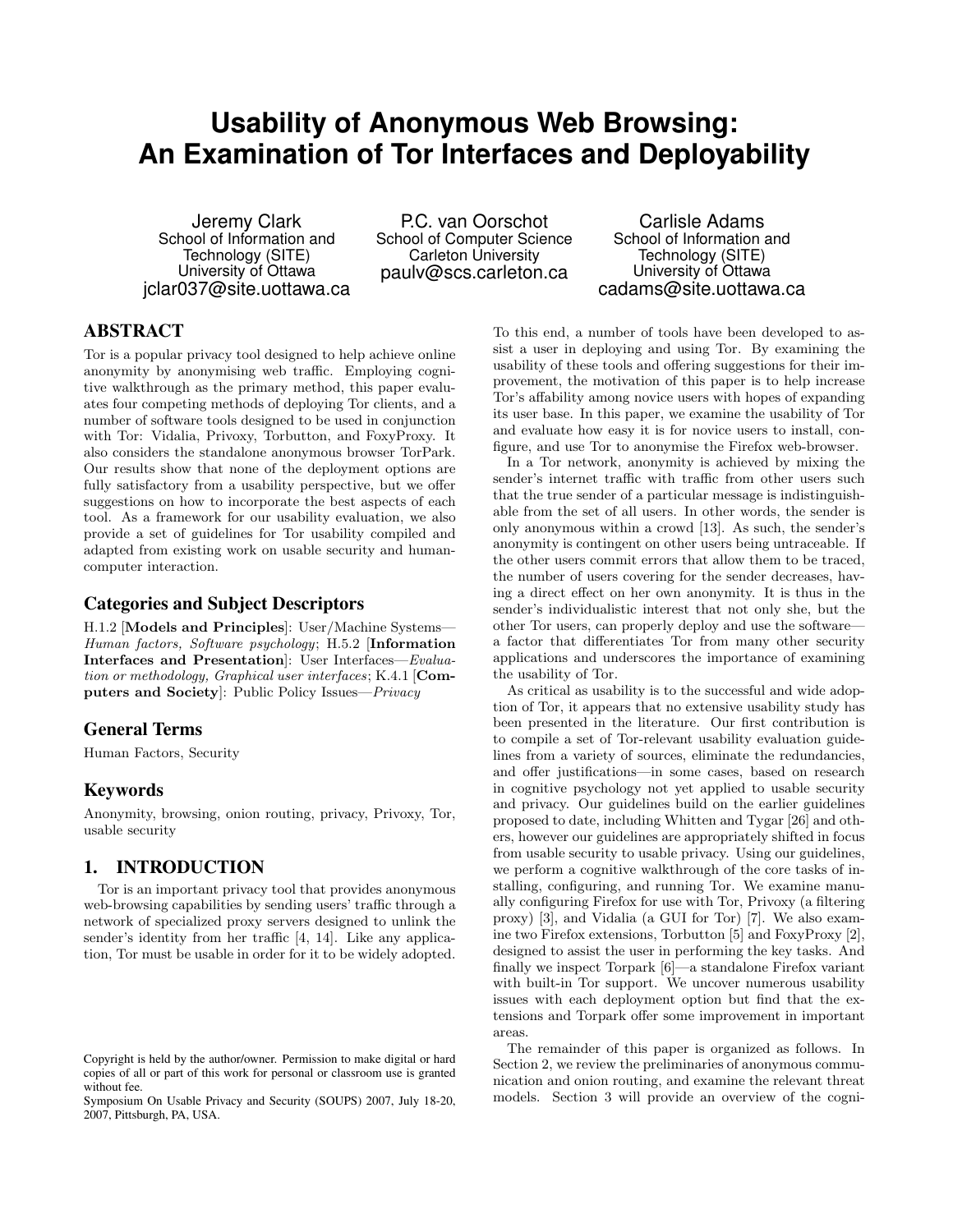tive walkthrough methodology, and present our guidelines for usable privacy. In Section 4, we commence the cognitive walkthrough with the installation of Tor. Section 5, 6, 7, and 8 will evaluate the manual configuration of Tor, Privoxy, and Vidalia, and then Torbutton, FoxyProxy, and Torpark respectively. We provide a comparison and summary of configurations in Section 9, related work is reviewed in Section 10, and concluding remarks are made in Section 11.

## 2. ANONYMOUS BROWSING

Anonymity means different things in different contexts. As has been pointed out by others [17], the traditional definition of anonymity is the 'state of namelessness.' Namelessness implies moving through society without an identifier nothing to tie your actions to your identity. In the online world, identity is typically defined by one or more digital pseudonyms [13]. A self-volunteered identifier is a digital pseudonym used to access a webservice (i.e., a screen-name, user-name, or email address). A server-assigned identifier is a unique identifier used by a webservice to monitor their users (i.e., a cookie). The anonymity afforded by Tor does not extend to either of these two categories of identifiers.

In the context of Tor, anonymity means preventing the dissemination of a user's internet protocol address. There are reasons to be concerned about the privacy of an IP address. An internet service provider (ISP) can link its addresses to the owner of the account paying for it—information that is obtainable for a jurisdictional variety of reasons. Furthermore when an IP address is augmented with elements from the other categories of pseudonymous identifiers or additional information, a user's true identity may be uncovered—for example using geo-location [23, 20].

The general approach to controlling the dissemination of IP addresses online is through proxy servers. Conceptually, a proxy is someone who acts on another entity's behalf. Internet traffic may be forwarded to a 'person-in-the-middle' who then forwards source and destination traffic between the user and the webservice. A proxy server segments the connection between the user and the server into the user-proxy link and the proxy-server link. An eavesdropper could realistically exist on either of these links. On the server-side, many websites keep logs of the IP addresses of the visitors to their site and the use of a proxy will result in the proxy's address being stored instead. On the client-side, an ISP can monitor and/or log the activities of their customers, something a simple proxy cannot prevent.

The *mix proxy*, proposed by Chaum [10], uses encryption on the client-side link to prevent an eavesdropper from reading the messages before they enter the proxy. Then, in order to prevent simple timing attacks—where encrypted packets entering the proxy are correlated to the decrypted packets which are immediately outputted by the proxy—a mix proxy does not process and release traffic in its received order. Rather, these proxies take a fix-sized set of incoming packets from a group of different users and randomly reorders the packets before they are sent out. In the case of services that are not time sensitive, such as email, the servers may introduce random delays or use more complicated releasing rules.

Often clients route traffic through a constantly changing path of several mix proxies. This is known as a mix network. While many different mix network architectures have been proposed in literature, only a few have actually been implemented and widely deployed. A popular solution for web traffic is The Onion Router (Tor), proposed by Dingledine et al. [14]. Tor routes traffic through three mix proxies by default. The sender encrypts her message three times—a layer of encryption for each mix proxy in the path. Since the encryption is layered, the packaged message is metaphorically referred to as an onion. Each proxy removes the outer layer of the onion as it moves through the network, and the centre of the onion is the plaintext packet for the receiver. This method is known as onion routing, and Tor is an implementation of this method. Tor operates on a fixed number of messages at a time, called a batch, and it processes the message set once the batch is full.

The most naïve analysis of Tor would conclude that a given packet could have been originated by anyone who contributed packets to any of the batches across the entire network at the same time that the packet in question was contributed. This group of potential originators is referred to as an anonymity set. In the best-case scenario, all the clients in an anonymity set are indistinguishable. However in reality, this is not necessarily the case [21]. As we will see in the following sections, a number of dangerous errors exist that would allow originators to be identified. If Bob is in Alice's anonymity set but commits a dangerous error, then Alice's anonymity set is smaller and she is closer to being uniquely identifiable. Thus Alice's ability to avoid dangerous errors is a necessary but not sufficient condition for remaining non-identifiable—Alice's non-identifiability is also contingent on having the other clients in her anonymity set be non-identifiable. In terms of usability, a user is reliant not only on her own ability to correctly use Tor but on the ability of other users as well. This point is discussed by Dingeldine and Mathewson [13], who conclude that usability is paramount to the anonymity provided by Tor.

The Tor application only makes the onions. The application generating the traffic—in this paper, we consider Firefox—needs to be configured to direct its traffic into Tor, which is listening on a local port. Furthermore, this traffic is often first filtered through a different application called Privoxy [3] to ensure DNS lookups get captured and anonymised, as well as scrubbing various types of identifying data contributed to the packets from the higher layer protocols in the network stack (in particular, the application layer). Tor is a SOCKS proxy [19] and so a typical configuration will direct http, https, and DNS traffic from Firefox to Privoxy, and SOCKS traffic directly from Firefox to Tor. Privoxy then filters its received traffic and passes it into Tor through a SOCKS connection. Tor currently comes bundled with a graphical user interface called Vidalia [7].

## 3. GUIDELINES AND METHODOLOGY

#### 3.1 Evaluation Methodology

A common usability evaluation method is heuristic evaluation [22]. In heuristic evaluation, a double expert (someone who knows both the application domain and humancomputer interaction principles) evaluates the user interface of the application against a set of heuristics. We will employ a related method: cognitive walkthrough [25], as has been used previously by others [26].

The premise behind a cognitive walkthrough is that users learn by exploring the software interface. They often do not sit down and learn the software interface a priori through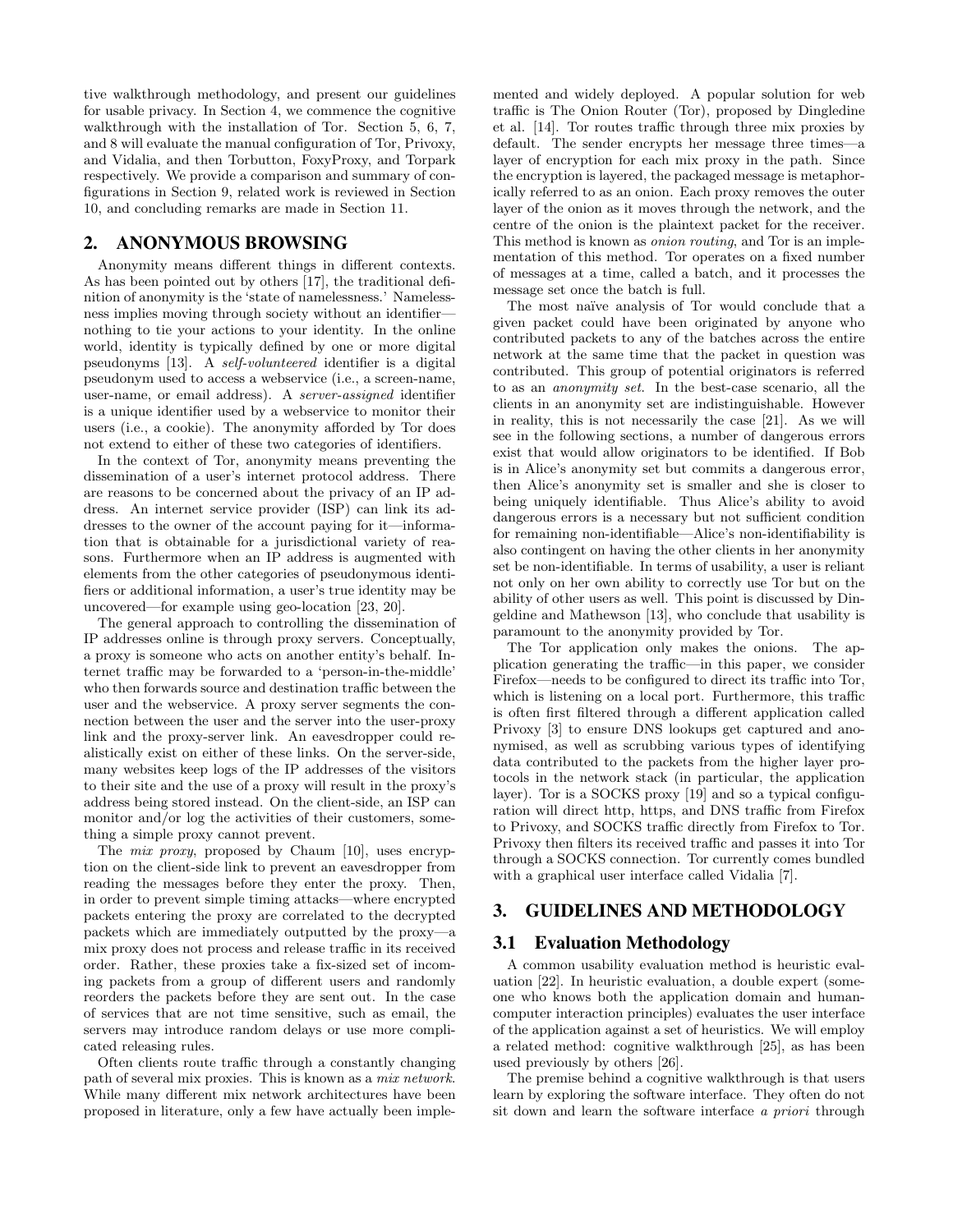a user manual or by systematically visiting every nook and cranny of the user interface. Rather they attempt to perform a task and rely on the interface to intuitively guide them through that task. The user is presumed to be pragmatic and she does the minimal amount of work to satisfy herself that the task is completed.

In a cognitive walkthrough, a set of core tasks is designated. The evaluator will perform these tasks and evaluate the usability of the application against a set of evaluation guidelines as these tasks are being performed. Thus it is similar in methodology to heuristic evaluation, but differs in the approach—instead of systematically exploring the user interface, the evaluator performs core tasks.

Cognitive walkthroughs are an important first step in evaluating the usability of a software tool. Conducting studies with users, either in a laboratory or in the field, is a common follow-up. However due to time constraints and limited budgets, user studies are typically constrained to a narrow set of tasks. By contrast, the power of the cognitive walkthrough is the breadth that it makes possible. In this paper, we examine four different deployments of Tor, from installation to configuration to actual use, and perform comparative analysis. Such a wide comparison would be extremely challenging, if not impossible, in a typical user study. A user study is most appropriate when one or two predominate solutions emerge from a large solution set which, as we will see, is not the situation we currently have with Tor.

### 3.2 The Core Tasks

The core tasks to be performed in our cognitive walkthrough are as follows.

- CT-1 Successfully install Tor and the components in question.
- CT-2 Successfully configure the browser to work with Tor and the components.
- CT-3 Confirm that the web-traffic is being anonymised.
- CT-4 Successfully disable Tor and return to a direct connection.

The core tasks will be performed on the following four configurations:

- 1. Firefox with Tor [4], Vidalia [7], and Privoxy [3];
- 2. Firefox with Tor, Vidalia, Privoxy, and Torbutton [5] (a Firefox extension);
- 3. Firefox with Tor, Vidalia, and FoxyProxy [2] (a Firefox extension); and
- 4. Torpark [6] (a self-contained, anonymous browser).

There is considerable overlap between the first three configurations. Both Torbutton and FoxyProxy allow the user to shortcut a few of the steps in configuration 1, but most of the steps are common between them. Thus, the walkthrough of the first configuration will be significantly longer and more involved than that for the second and third.

## 3.3 Usability Guidelines

The set of guidelines that we use to evaluate each of the core tasks are as follows.

- G1 Users should be aware of the steps they have to perform to complete a core task.
- G2 Users should be able to determine how to perform these steps.
- G3 Users should know when they have successfully completed a core task.
- G4 Users should be able to recognize, diagnose, and recover from non-critical errors.
- G5 Users should not make dangerous errors from which they cannot recover.
- G6 Users should be comfortable with the terminology used in any interface dialogues or documentation.
- G7 Users should be sufficiently comfortable with the interface to continue using it.
- G8 Users should be aware of the application's status at all times.

These guidelines are drawn from a variety of sources [25, 26, 16, 12, 11] and are intended for evaluating Tor specifically. However they are suitably broad and may find application in other usable privacy walkthroughs. We now individually justify the inclusion of each.

#### *G1: Users should be aware of the steps they have to perform to complete a core task.*

This is a restatement of the first guideline of Whitten and Tygar [26]. Every user of a new application knows certain things before using the system and learns certain things during the use of the system. In the cognitive walkthroughs we carry out here, the presupposition is that the user knows enough to start the process for each core task—in the case of installation, the user can download the installation file and open it; in the case of configuration, the user can explore the user interface or follow cues. We are evaluating how the application cues the user to perform the intermediary steps between these broadly defined tasks.

#### *G2: Users should be able to determine how to perform these steps.*

Once the user is aware of what intermediary steps are necessary, she must be able to figure out how to perform these steps. This is the second guideline in [26]. It is assumed the user has a mental model of how the system works. It is thus important that the system model be harmonized with the user's mental model if the user is to be successful in performing the necessary steps required to complete each core task [25]. What is less obvious is why we cannot fully rely on the user to simply modify her mental model when given conflicting information.

A predominate reason is that humans have a stronger preference for confirming evidence than disconfirming evidence when evaluating their own hypotheses. This cognitive bias is well illustrated by Wason [24], who conducted a study where a set of subjects were given the following sequence of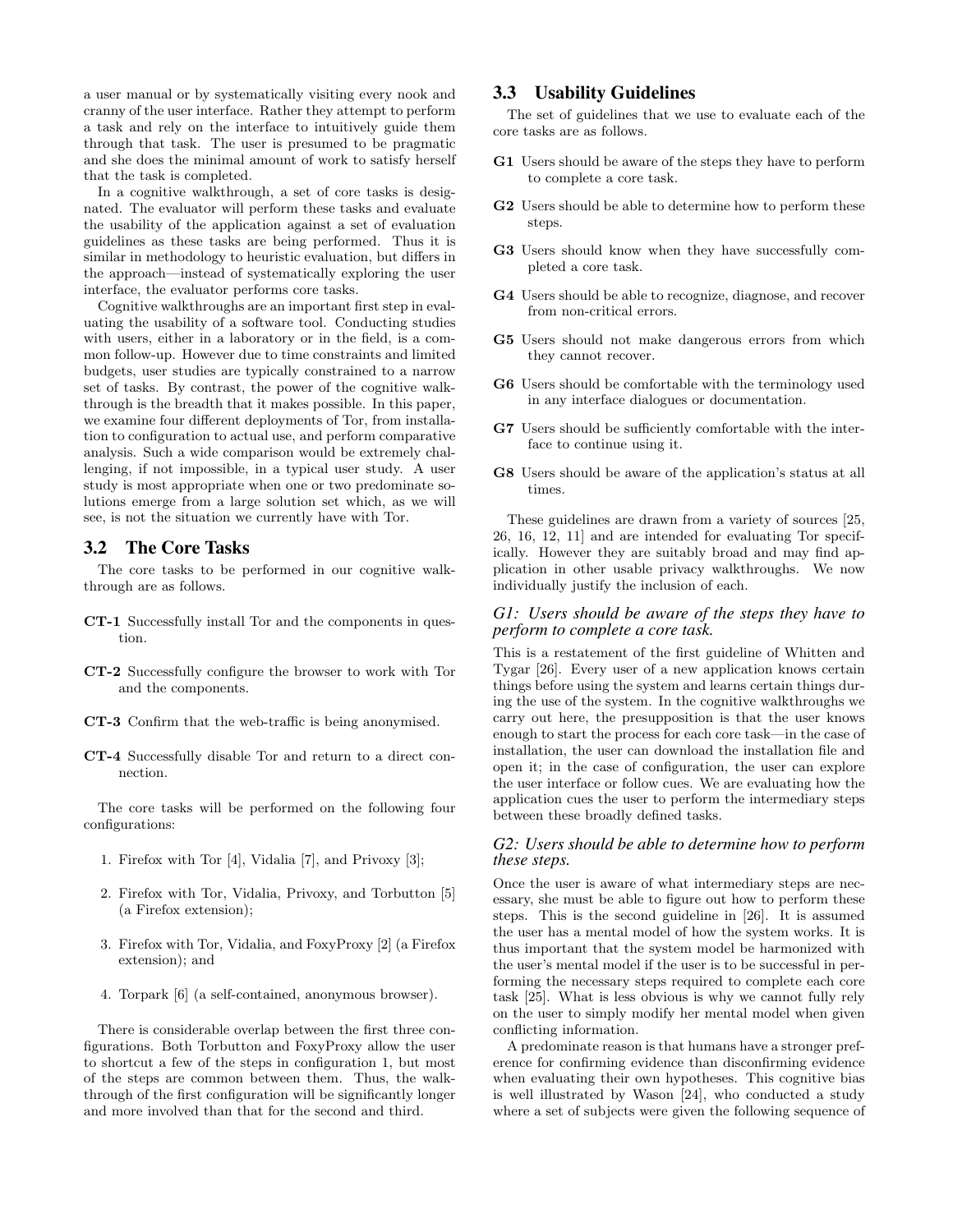numbers: 2,4,6. The subjects were told that the numbers followed a rule, and their task was to determine the rule by proposing their own sequence of numbers, which would be declared as matching the rule or not. The rule was any ascending sequence of numbers. However most subjects derived a more complicated rule, such as every ascending sequence of numbers differing by two. The point of this test was that the subjects, on average, had a preconceived idea of what the rule was and only proposed sequences to confirm that rule, instead of also proposing sequences that would falsify their perceived rule.

Confirmation bias is important in usability because it proposes that users are biased toward only seeking and accepting information that confirms their mental model, and thus may avoid or even ignore information that contradicts it. It cannot reasonably be expected that users will easily and quickly adapt their mental model to new information.

A second concern with how users perform these steps is that security is a secondary goal [26, 16]. If the user is given two paths to completing a core task—one that is fast but not secure, and one that is slower but more secure–it cannot be assumed that the user will take the latter approach. In fact, studies in behavioral economics demonstrate that humans often prefer smaller immediate payoffs to larger future payoffs, such as \$50 today instead of \$100 a year from today [18]. Using software securely has a greater (usually non-monetary) payoff for the user, but this utility has to be substantially higher than the alternative to justify the delay in achieving it.

#### *G3: Users should know when they have successfully completed a core task.*

In other words, users should be provided with ample feedback during the task to ensure they are aware of its successful completion. This principle has been proposed in the context of heuristic evaluation [25] and for a cognitive walkthrough [11]. It was also mentioned by Cranor [12]. With Tor it is critical that users be provided with a tool to determine that their traffic is actually going through the Tor network, as there is no easy way for them to determine this for themselves (short of running a packet sniffer).

#### *G4: Users should be able to recognize, diagnose, and recover from non-critical errors.*

Users will likely make errors in performing the core tasks and it is important for them to be able to recover from these errors [25]. It is important for users to be given concise error messages.

#### *G5: Users should not make dangerous errors from which they cannot recover.*

This guideline is from Whitten and Tygar [26]. Tor has a few dangerous errors associated with it. The first is a false sense of completion, where the user thinks that her traffic has been anonymised when it has not.

Second, in converting domain names into IP addresses, a web browser will often consult a domain name server (DNS) provided by the ISP. These DNS lookups do not happen over the typical port used for web-traffic and so configuring a browser to use Tor as its SOCKS proxy does not result in DNS lookups funneling through Tor. If the DNS look-ups are not anonymised, then the ISP can know when you visit each new site whose IP address is not cached locally in your hosts file if it monitors traffic to and from its DNS.

Finally, it has been shown (e.g. [20]) that allowing clientside execution of mobile code, such as downloading and executing a Java applet, could compromise the user's anonymity when browsing a website. An applet can be created to simply request the user's local IP address using a system call to the kernel, and to pass that information back to the website over regular http (or https if Privoxy is configured to filter out packets containing the user's local IP address). To avoid this dangerous error, users must disable Java. A similar exploit may be possible with ActiveX, Flash, or JavaScript as well (although Firefox does not come with ActiveX support).

#### *G6: Users should be comfortable with the language used in any interface dialogues or documentation.*

Wharton *et al.* emphasize that applications should use simple, natural, and familiar language [25]. This is also a central design goal for Privacy Bird [12], which takes natural language privacy policies and translates them from legalese into concise, human readable summaries. In the case of Tor, Privoxy, Torpark, etc., we are looking at the understandability of dialogues and the documentation, and their reliance on technical language which users may have trouble understanding.

#### *G7: Users should be comfortable with the interface.*

This is the fourth principle of usable security of Whitten and Tygar [26], and is an essential part of the principal of psychological acceptability quoted by Bishop [9]. While Tor and Privoxy do not have an extensive user interface, we will be evaluating it in terms of how intuitive it is to use. We will also be analysing the interface of the Firefox extensions.

#### *G8: Users should be aware of the system status at all times.*

This principle was proposed in the context of heuristic evaluation [25] and cognitive walkthrough [11]. Cranor advocates the use of 'persistent indicators' that allow the user to see privacy information at a glance [12]. In terms of Tor, we are looking for indicators that show Tor is enabled as well as perhaps, for example, the current external IP address of the exit node, the number of users using the system, or other relevant privacy information.

## 4. TOR INSTALLATION

The Tor installation file may be downloaded from the Tor website [4]. The Tor download page may be confusing to a novice user unfamiliar with the open source software movement. Alongside the versions of Tor for other operating systems, there are three versions offered for Windows: a version marked only with its version number, a version marked by its version number and "alpha," and a link to "Windows packages for experts." Each installation file also has a digital signature file. At the top of the page, it is stated which version number is the "stable" release and which is a "development" release. This is a slight breech of G6 for using unfamiliar language. The intention is certainly for non-expert users to install the stable version. A statement at the top of the page designated for non-expert, Windows users and linking directly to the stable version installation file without mentioning version numbers would alleviate potential confusion over which version to download.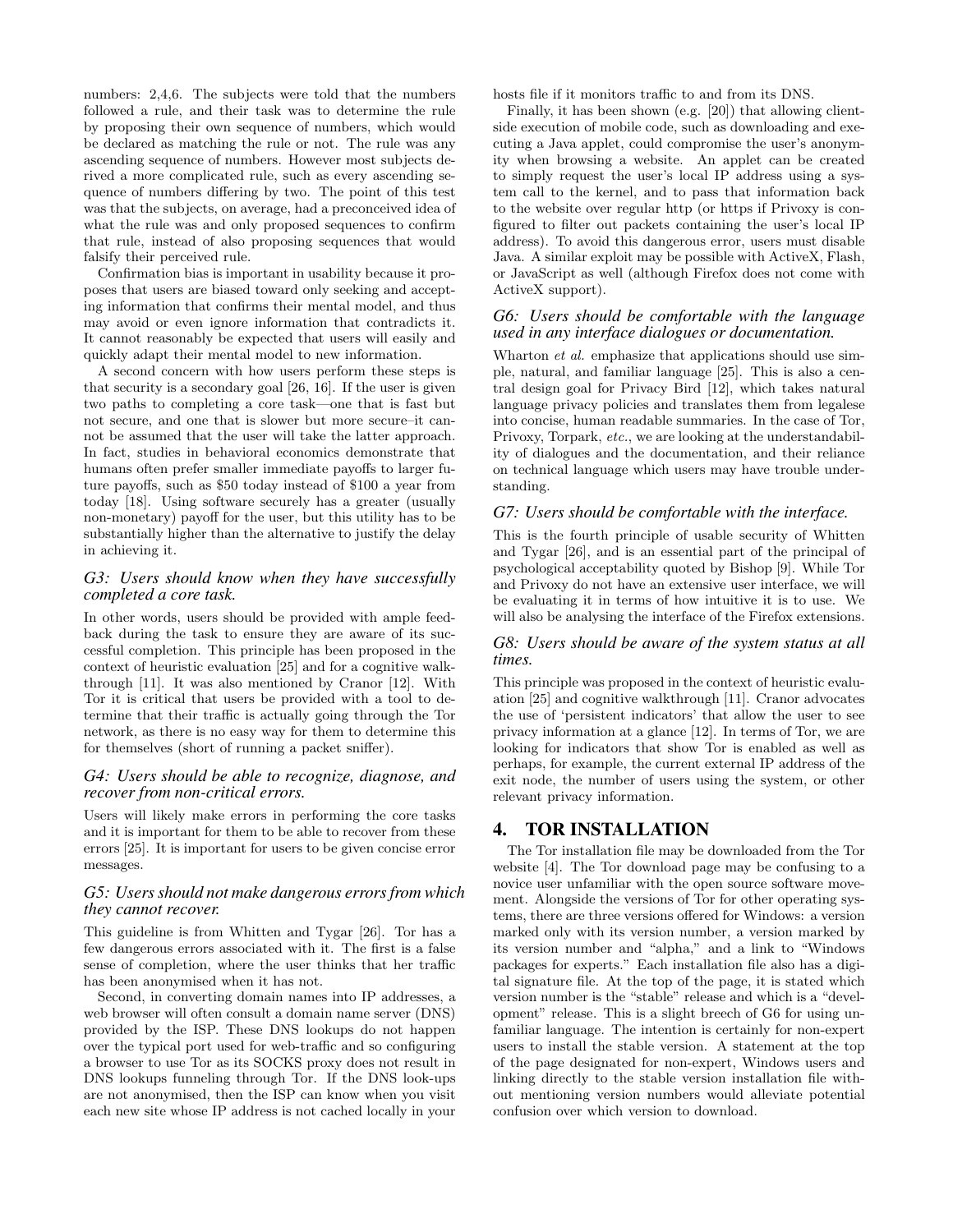The installation process is a fairly straightforward wizardstyle installation. The first dialogue screen informs the user that the installation bundle actually installs three distinct applications: Tor, Privoxy, and Vidalia. It is not clear from the installation dialogue what each application does or why the three are needed. The next dialogue alerts users with previously installed versions of any of these applications to exit them before proceeding. We confirmed this is not enforced and it is possible to proceed without exiting.

The next dialogue allows users to choose which components to install. It offers a tree-style list of components that can be expanded or collapsed, and each component has a checkmark that can be selected or deselected. The three top nodes are Tor, Vidalia, and Privoxy. It states that users may "position [their] mouse over a component to see its description." Given that the user has not been cued as to what exactly Vidalia and Privoxy are, this would be an excellent place to indicate their purpose. However, the description for Vidalia is simply "Install Vidalia 0.0.7," and likewise for Tor and Privoxy with their respective version numbers. The default setting is a full installation, which installs all three components. However given that the user cannot be expected to understand what all three components are, she has the potential to make an error at this step. But she may recover from the error from simply rerunning the installer if she realizes she has not installed a required component. For this reason, it does not violate G4, although it does violate G1.

After specifying a directory for installation (a default is given: the Program Files directory in the root drive), the components will install. The final dialogue announces that installation is successful and informs the user, "Please see http://tor.eff.org/docs/tor-doc-win32.html to learn how to configure your applications to use Tor."

## 5. TOR, VIDALIA, AND PRIVOXY

The task of configuring Firefox to use Tor and Privoxy is simply impossible without using the aforementioned documentation page. While ideally, from an HCI perspective, it would be possible for users to execute core tasks from simply exploring the application and its interface, configuration is not confined to a single application. It requires steps to be performed within Firefox itself, as well as within Tor and Privoxy, and thus will require inter-application documentation. It cannot be accomplished merely with intraapplication cues.

The configuration document is concise and broken into steps, and so it is reasonable that the user will use the documentation. The first step is downloading and installing the application, which is already completed. It does however inform the user of how Vidalia and Privoxy are different from Tor: Vidalia is a graphical user interface for Tor and Privoxy is a filtering web proxy. This information is essential for the user to have a successful installation. The fact that this information is divulged after the installation process violates G1. It should be included during the installation process, as mentioned previously.

Step two is concerned with configuring Tor. Given that Tor can be used to anonymise any web application, not just a browser like Firefox, the configuration page links to a separate page ("How to Torify") devoted to a list of applications and step-by-step instructions for each. However the configuration page does offer some high-level advice. First



Figure 1: Connection settings in Firefox.

it states, "using Privoxy is necessary because browsers leak your DNS requests when they use a SOCKS proxy directly, which is bad for your anonymity." This statement unfortunately uses unfamiliar language (G6), however its intention is to prevent the dangerous error of DNS leaks (G5). The novice user does not need to understand what DNS is or what ports and sockets are to prevent this dangerous errorso long as they understand that the steps they need to take are preventing a dangerous error (G2).

The configuration page also offers this advice: "to Torify ... applications that support HTTP proxies, just point them at Privoxy (that is, localhost port 8118)." For the expert user, this information is concise and succinct and may suffice for them to configure their application without referencing the 'How to Torify' page. Privoxy exists on local port 8118 and Tor exists on local port 9050. However Tor only accepts SOCKS connections and thus http (port 80), https (port 443), and DNS (port 53) traffic has to be filtered through Privoxy and into Tor.

With this information in hand, it is reasonable that the user will move to the 'How to Torify' page to learn how to configure Firefox. While the configuration page is concise and fairly non-technical, the 'How to Torify' page is dense, full of technical jargon, and includes information extraneous to the task of configuring the application for Tor. The Firefox entry includes two configuration methods: one that involves changing the connection options in Firefox, and a second that involves editing the actual configuration of Firefox (a daunting task) but this second method then alleviates the need for Privoxy. This information is technical, confusing, and the second method directly contradicts the configuration page that states Privoxy is necessary (with "necessary" in bold). Furthermore, the advanced method is presented first. The documentation violates G2 because its unclear how the user should proceed, and it violates G6 for all the technical jargon. This is the first point in CT-2 where we heavily suspect users will give up or start to make errors.

The intention appears to be that novice users will use the second method to configure Firefox. Assuming they can determine this is the step they need to take to complete the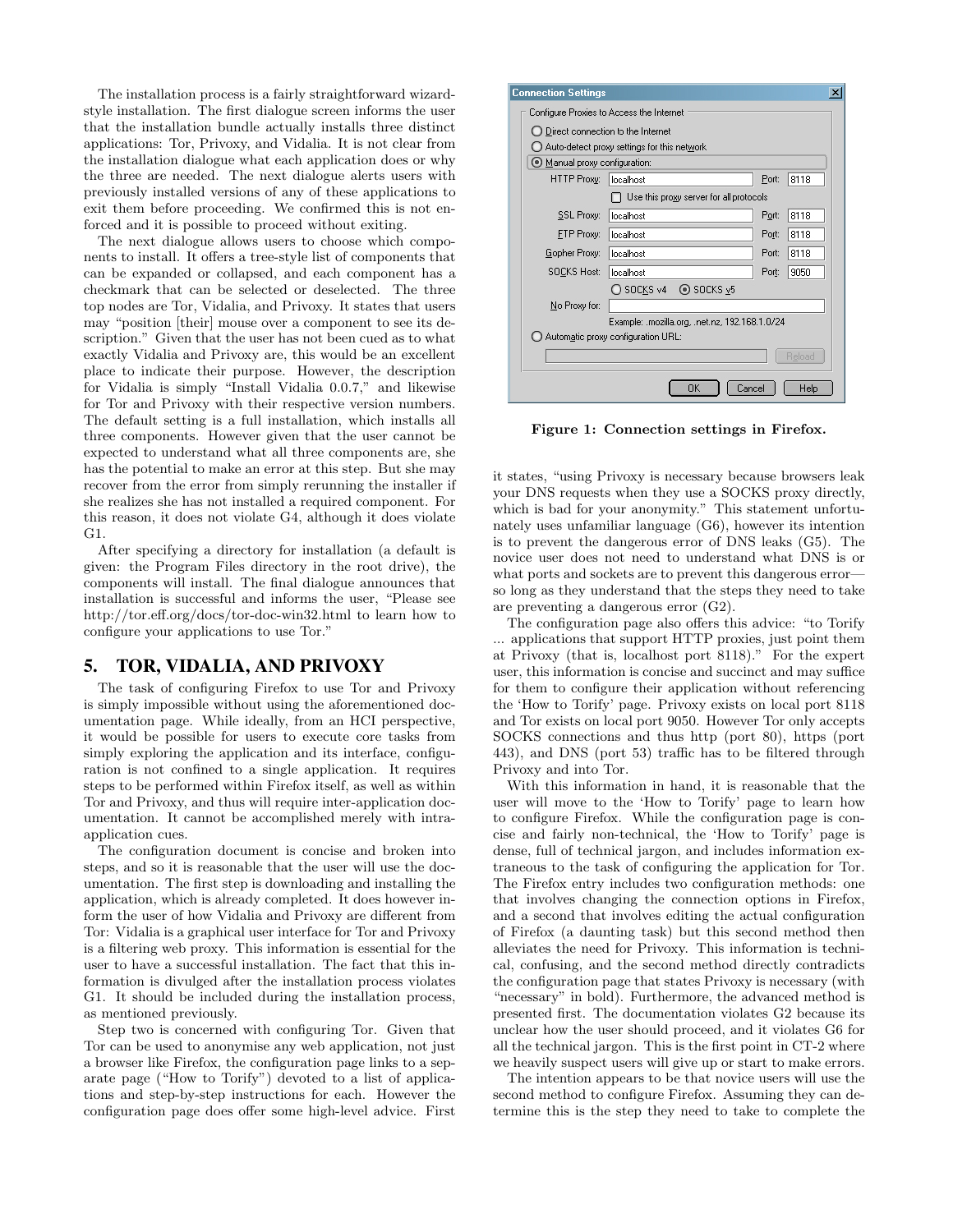task, the instructions are rather straightforward. It gives the series of menus the users need to visit: "Tools  $\rightarrow$  Options  $\rightarrow$  General  $\rightarrow$  Connection Settings  $\rightarrow$  Manual proxy configuration" and instructs the user to "set HTTP Proxy 127.0.0.1 (or localhost), port 8118 and tick the box [X] Use for all protocols. Or you may explicitly set the Proxy information for SSL, FTP, and Gopher to localhost/8118 and then set the SOCKS Host information to localhost/9050, making sure to specify SOCKS v5." This appears complicated but referring to the configuration window in Figure 1, it is simply a matter of filling in the boxes. The problem with these instructions is that they give two options ("use the same proxy" box or individually configure) with no indication as to which the user should use. This violates G2. The options are not equivalent—the former uses Privoxy as the SOCKS host, the latter uses Tor—but will result in the same behaviour. However the user has no indication of which is better or which one they should use. They may choose the first option simply because it is given first, or they may choose the second because there is a graphic on the page illustrating what the correct settings look like essentially the same as Figure 1.

For this configuration page to meet G2 and G6, it should pick one configuration method, place it at the top of the section, and simply give instructions on how to perform it without the technical language or extraneous information. The rest of the configuration information can be left as-is, but could be placed under an advanced configuration subheading within the section. Alternatively, the proxy settings could be encoded into a proxy auto-configuration (PAC) file. This would still require the user to find the Connection Settings in Figure 1, but the user would only have to fill in one box ('Automatic proxy configuration URL') which would result in a simpler set of instructions.

Presuming the user can configure Firefox, she can proceed to step three on the configuration page which is "making sure it's working." The first instruction is to ensure Privoxy and Vidalia are running. The correct configuration has these two applications running, however recall that the Tor application was also installed and it has an executable. It is not intuitive that Privoxy and Vidalia need to be run, but not Tor (Vidalia calls the Tor application). There are three ways to get these two applications running. By default, they both run after the installation process. Also by default, they both run when the computer boots up. If either of these defaults is changed, they can be run from the executables in their respective directories or in the start menu. By having the defaults set this way, less demand is placed on the user and so this is a commendable approach. However by default, Tor is not enabled while Privoxy is. The fact that the user needs to enable the one application to start and not the other is inconsistent. There is an option to start Tor when Vidalia starts, and this option should be made the default.

At this point, the user has Tor running but not enabled (Figure 2), Privoxy running and enabled (Figure 3), and the Firefox connection settings configured. To complete CT-2, the user simply needs select "Start" from the Vidalia menu (Figure 2) and begin browsing. If the user does not start Vidalia, or forgets to, the browser will display the error message in Figure 4 when the user attempts to visit a website. Given that Privoxy is a standalone application that can be used independently of Tor, it will not give Tor related error messages. It is not clear from this error message how



Figure 2: Vidalia menu.



Figure 3: Privoxy menu.

the user can recover; furthermore, the links to the documentation and support are all links to webpages, and given that the error is being generated because the internet is not assessable, clicking on them will simply generate the same error. This is not a dangerous error (G5), but it is one that does not provide sufficient information for the user to recover from and thus violates G4.

By selecting Start from the Vidalia menu, the Tor taskbar icon changes from a red onion with an X through it, to a yellow onion signifying that Tor is starting, to a green onion signifying that Tor is running properly. This twofactor visual cue provides feedback (G3) that would allow most users to determine the system status at all times with a quick glance at the task bar (G8). The colours used are consistent with traffic light colours, and for users with colour vision deficiencies, the placement of the X over the icon is suitably noticeable. Overall, it is a comfortable interface to use for this core task (G7). When webpages are being accessed, the Privoxy icon spins like a radar screen. This provides feedback to the user that Privoxy is filtering traffic, and meets G3.

The third core task is to verify that traffic is being anonymised successfully. The configuration page offers a link to a "Tor detector" webpage, which checks the IP address of the packet it receives against a list of Tor servers. If it matches, it announces the configuration was successful and gives you the IP address and server name of the last mix proxy (called the exit node) in the network. This meets the feedback standard of G3 and does so without using unfamiliar language, meeting G6 as well. If Tor is not being used, the website tells the user they are not using Tor and refers them to the configuration website. This is a concise error message that provides enough information for the user to recover from the error, and thus meets G4.

While not a core task, a secondary but important task is determining the size of the anonymity set for the Tor servers the user is connected to, for reasons outlined in Section 2. This task is not possible. Vidalia does offer a View Network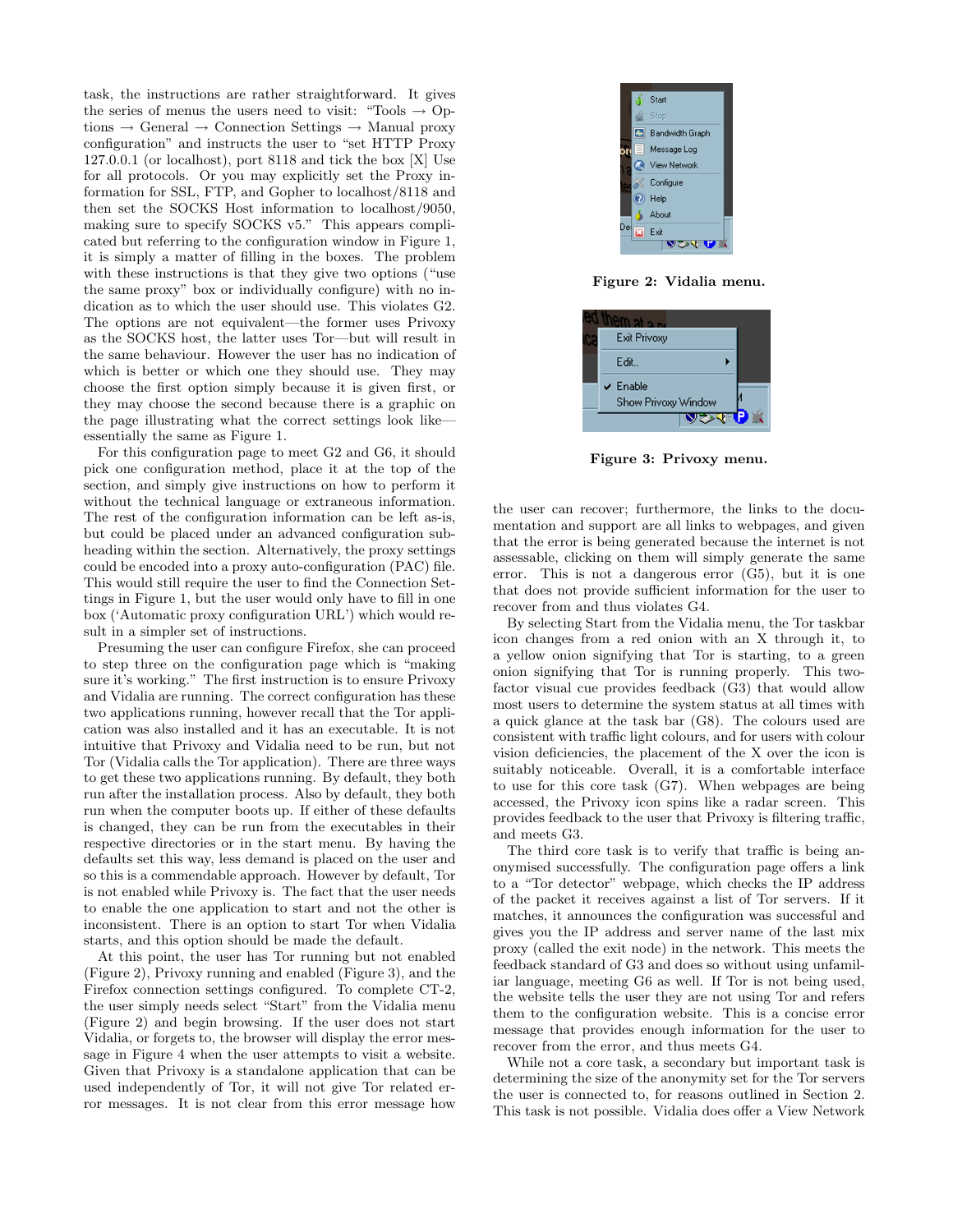







option (see Figure 2) that presents a dialogue screen which lists the servers, displays the server locations on a world map, and gives information about the server: server name, location, IP address, platform, contact information, bandwidth, and uptime. To allow users to successfully complete this secondary task, information about the number of users connected to the servers should be displayed as well.

The final core task is disabling Tor. Unfortunately, the configuration page and the 'How to Torify' page are both silent on this issue. The correct method is to change the connection settings in Firefox (Figure 1) back to "Direct connection to the Internet." However this information is not accessible in the Tor documentation, breaking G2. Intuitively, the user may try a few alternatives to accomplish this task. The first would be to disable Tor by using the Stop option in the Vidalia menu (Figure 2). This of course, will generate the same error discussed above and shown in Figure 4. The second alternative would be to disable Privoxy by unchecking enable in the Privoxy menu (Figure 3). This generates the error shown in Figure 5 in the browser window, which is a generic Firefox error when Firefox cannot reach a



Figure 6: Torbutton icon in Firefox status bar.

proxy server. Neither provides enough information to allow the user to recover and thus violates G4. The browser is also completely useless in this stage, which will surely frustrate the user. The documentation should make the disabling process explicit, as users cannot be expected to know how to disable Tor once it is enabled.

# 6. TOR, VIDALIA, PRIVOXY, AND **TORBUTTON**

On the Tor configuration page, $<sup>1</sup>$  under "Step two: Config-</sup> ure your applications to use Tor," the authors of the documentation offer an alternative to manually configuring Firefox for Tor (the configuration examined in the previous section). The page links to Torbutton [5], a Firefox extension, and instructs the user to visit the extension's page, install the extension, and restart Firefox. Extensions are small addons for Firefox that add functionality to the browser.

To perform the first core task, the user installs the Tor, Privoxy, and Vidalia bundle as in the previous section. However instead of configuring Firefox as described above, the user will click the link to Torbutton on the configuration page and be taken to the extension's listing in Mozilla's Firefox add-on directory. There is a predominant "Install

<sup>1</sup>http://tor.eff.org/docs/tor-doc-win32.html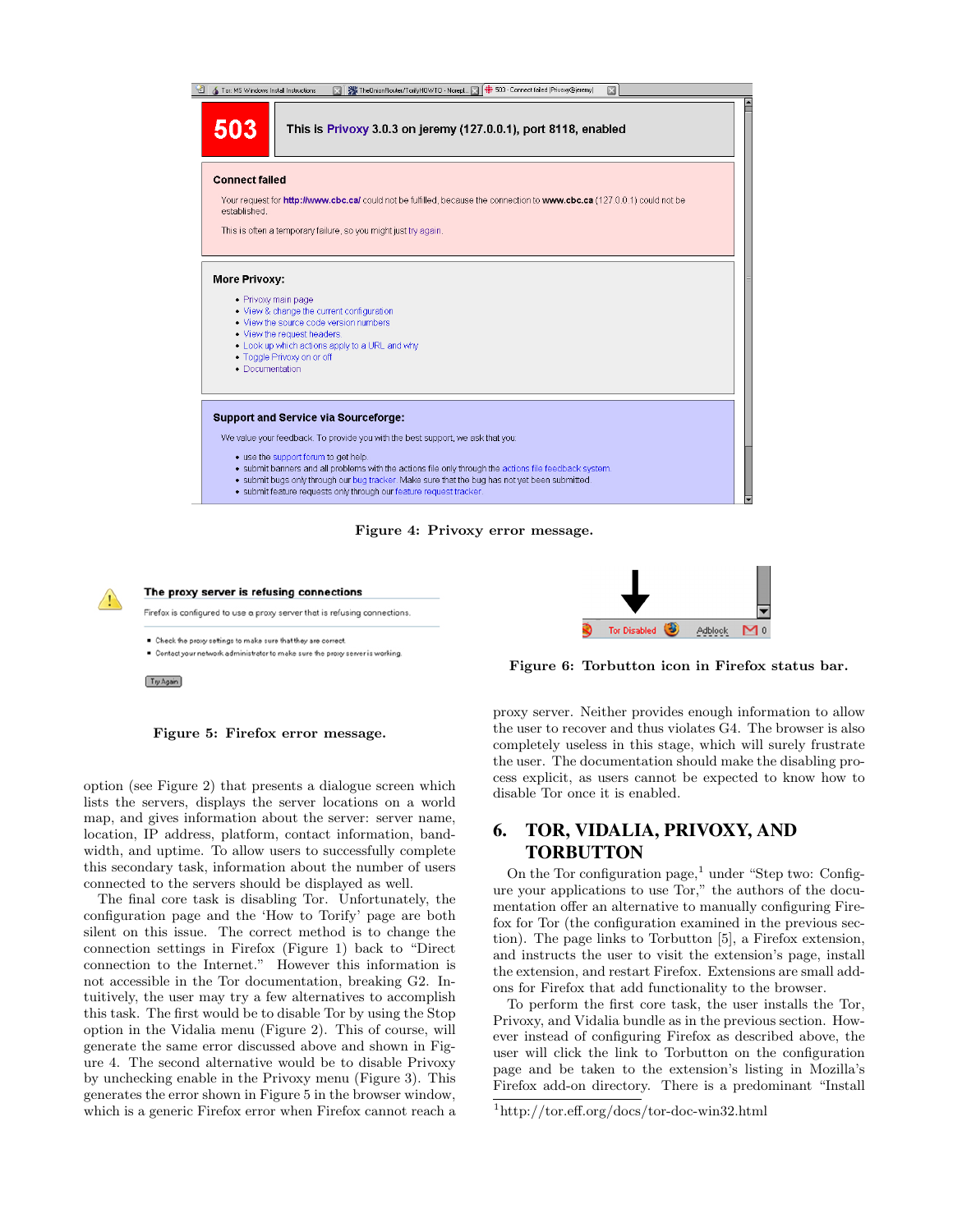

Figure 7: FoxyProxy icon in Firefox status bar.

now" button on the page and clicking it brings up a Firefox dialogue window warning the user to only install software from trusted sources. Clicking "install now" in this window brings up Firefox's list of installed extensions and informs the user to restart Firefox to use this extension. This process is straightforward, and conforms to G1, G2, and G6.

When Firefox is restarted, a cue is added to the status bar that states "Tor Disabled" in red letters, as shown in Figure 6. Many extensions install cues in this location, and so assuming the user is comfortable with Firefox, the user will likely notice the cue. Users unfamiliar with Firefox will need to read the documentation linked to from the configuration page. From a usability perspective, this has to do with Firefox's interface and is outside of the evaluation of Torbutton itself.

At this point, the first core task is complete. This allows the user to avoid the confusing configuration step criticized in the previous section. To complete CT-2, the user must be running Vidalia and Privoxy and have them both enabled. The analysis of this step in the previous section applies here. However instead of changing the configuration settings in Firefox, the user simply locates the Torbutton cue in the status bar and clicks it once. The cue will change to "Tor Enabled" in green lettering. The status can be seen at a glance, which is consistent with G8. CT-3 will proceed as in the previous section. To disable Tor and return to direct browsing, the user simply clicks the Torbutton cue a second time and it returns to "Tor Disabled." It is unclear whether users can be expected to know to do this (G2), however the change in icon is sufficient for meeting G3.

CT-2 is greatly simplified using Torbutton. The user does not have to change any settings within Firefox or wade through the confusing documentation. CT-4 is also simplified, however Torbutton still does not necessarily eliminate the non-critical errors discussed in the previous section disabling Vidalia or Privoxy in trying to turn off anonymous browsing, instead of clicking the Torbutton cue within Firefox. However, while it is unclear in the previous section whether users will know enough to go back into the connection settings in Firefox and determine which setting to change to in order to disable Tor, we think it is reasonable to expect the user to at least stumble upon the correct solution with Torbutton even if its not the most intuitive step to completing CT-4.

#### 7. TOR, VIDALIA, AND FOXYPROXY

FoxyProxy [2] is a Firefox extension similar to Torbutton but it provides more advanced functionality. It allows users to quickly enable and disable the use of any proxy server, not just Tor, and it allows the creation of custom access control lists to specify that certain domains always be accessed through Tor, with a different proxy, or directly. As we are testing the core tasks only, we will be testing FoxyProxy only as a method of configuring Firefox to work with Tor and we will not be evaluating its advanced functionality. The other feature that FoxyProxy prominently advertises is that it does not need Privoxy to work. Torbutton can also be configured to not use Privoxy—it is an unsung option in its preferences. However this option was not described on Tor's configuration page (nor explicitly on Torbutton's page) and the user would not likely be aware of it in performing the core tasks the walkthrough is evaluating. For this reason, we evaluated the configuration and use of Torbutton with Privoxy. However we will evaluate FoxyProxy without Privoxy.

CT-1 for FoxyProxy is similar to Torbutton. The user goes to the Firefox add-ons directory, installs the extension, and restarts the browser. However upon restart, the user enters a set-up dialogue to assist with the second core task. The first window asks if the user would like to configure FoxyProxy for use with Tor. If yes, the next window asks if the user is using Tor with or without Privoxy. Proceeding without Privoxy, the next window asks for Tor's local port number and states, "if you don't know, use the default," which is port 9050. The next window asks: "Would you like the DNS requests to go through the Tor network? If you don't understand this question, click yes." The next screen has the advanced filter settings, and the final window alerts the user to make sure Tor is running (G1).

This dialogue solves many of the usability problems encountered in the past sections. The user knows explicitly that Privoxy is not needed. The port and DNS settings both have a default setting and the dialogue clearly tells the user what to do if she does not understand the unfamiliar language (G6). The DNS setting allows the user to avoid a dangerous error (G5) even if their mental model is not sufficient to understand DNS (G2). The user is also reminded to ensure they are running Tor (G1), avoiding a non-critical error (G4), although no indication is given as to how to run Tor (G2)—in fact, the user likely wants to run Vidalia and not Tor.

The filtering options are complicated, however the user can avoid them and enable FoxyProxy to run all traffic through Tor. Enabling Tor for all URLs is more complicated than with Torbutton. The user has to click through a few menus (see Figure 7). However the user does not need to use Privoxy, which simplifies the second core task. Core task 3 is no different. Disabling Tor with Privoxy involves entering the menu and choosing "Completely disable FoxyProxy." The same pitfalls as described in the Torbutton section apply to this core task.

#### 8. TORPARK

Torpark [6] is a standalone anonymous browser based on Firefox with built-in support for Tor. It is designed to run off a USB token so that a user can run it on a public computer that has an accessible USB port. Unlike the Tor bundle which had multiple versions, the Torpark webpage has only one version which is clearly marked (it also offers the source code, but this is in a distinct section). The installation is a self-extracting archive, so the user simply specifies the directory to which to extract the application folder. The installation process is far simpler: download the clearly marked installer, extract to a folder, and the user is done. The first core task meets all the relevant guidelines.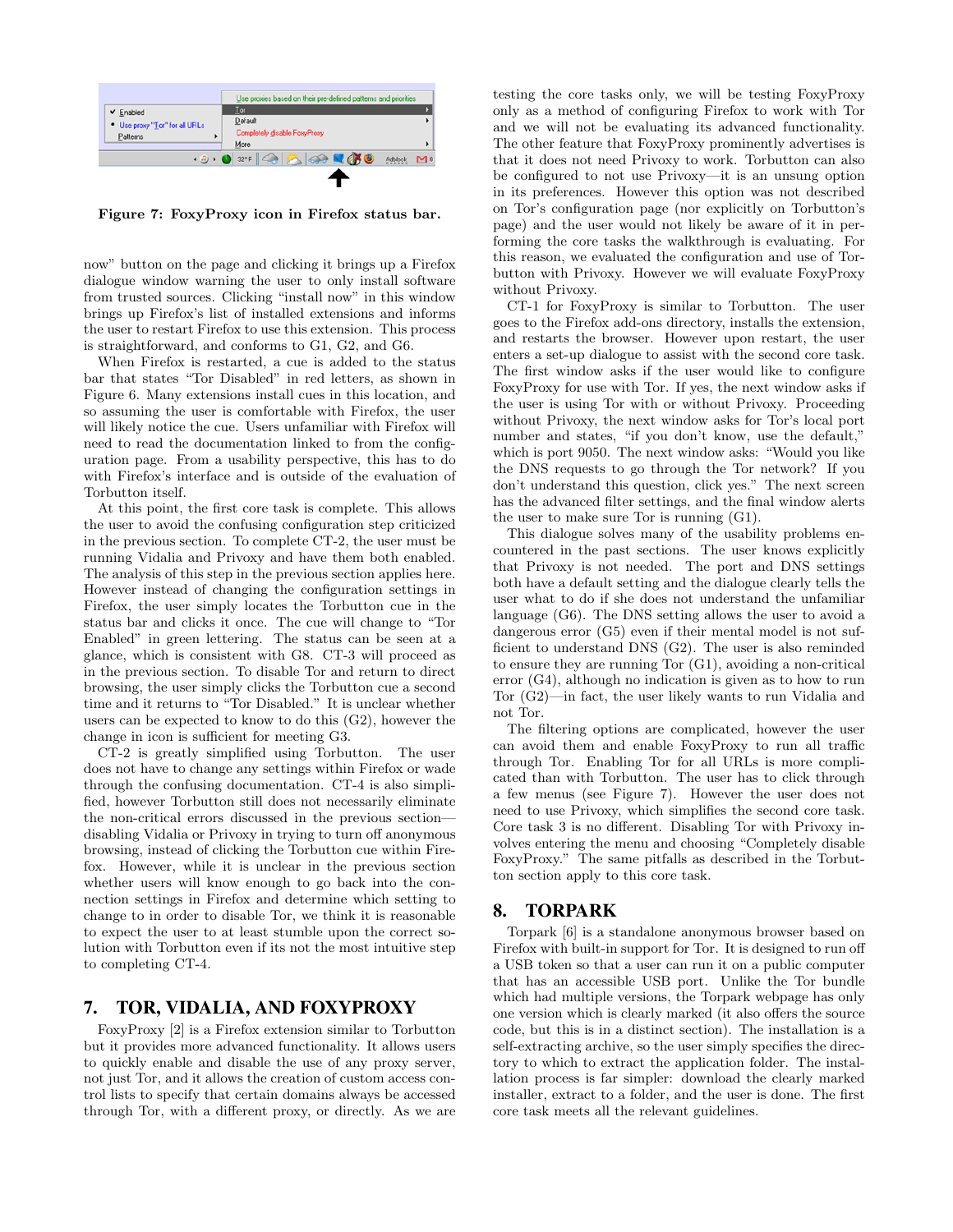To run Torpark, the user opens the executable. Before opening, a warning message is displayed which states, "Torpark secures the anonymity of your connection, but not the data you send. DO NOT [sic] use identity compromising information such as your name, login, password, etc. unless you see a closed padlock icon at the bottom status bar of the browser. Torpark should not be run on untrusted computers, as they may have malware or keystroke logging software secretly installed." This warning helps the user understand the system model of Tor (G2), which they may have misconceptions about if their mental model expects, say, that the packets will be filtered as with Privoxy. The language is relatively clear and non-technical (G6), and should be understandable to an intermediate-level internet user.

A second dialogue window opens informing the user that Torpark is establishing a connection to the Tor network. After connecting, the browser itself opens. The browser comes with several preinstalled extensions. One is Torbutton, which is enabled by default and does not use Privoxy by default. This prevents the dangerous error of DNS leaks. A second extension is NoScript. This extension prevents websites from running Java applets and scripting by default. This is very important because it helps prevent the other dangerous error associated with Java applets (G5). A notification is displayed when a site attempts to run a client-side script or an applet that is blocked, with the ability for the user to add the site to a safe list (among other options). However blocking applets is a necessary but not sufficient measure if users are given the option to whitelist sites. The user may disable NoScript or whitelist everything indiscriminately if the danger is not adequately communicated. If the warning message was amended to include a warning about applets, Torpark may help prevent this dangerous error. There is, however, a flip-side to having NoScript enabled by default. It introduces a new interface that the user must be able to interact with—the usability of which has not been studied and is outside the scope of this paper. If we assume the worst case where the user simply ignores the prompts, many modern webpages will not function correctly without client-side scripting. This creates new usability problems and a negative incentive for using Torpark.

Another extension displays your external IP address (i.e., the IP of the exit node) in the status bar, which is a persistent indicator of the system status (G8). However this requires the user to know what their actual IP address is to determine that the displayed IP is different and Tor is working correctly. Thus it is not enough to complete core task 3. In fact, the user is not given any cues that would allow her to confirm that Tor is operating correctly, which violates G2 and G3. She could, of course, visit the Tor detector website mentioned above, which would provide the feedback she is seeking. Thus, if Torpark's default homepage was the Tor detector or if it offered a link to it, then CT-3 could be completed very easily.

Like in the previous sections, determining the anonymity set cannot be completed with Torpark. And given that Torpark uses Torbutton by default, CT-4 is the same as in the Torbutton evaluation with one notable difference: the Tor application is not running and so the user will not get confused and disable Tor in the application instead of the browser. Thus it prevents the non-critical errors uncovered is the previous sections.

# 9. COMPARISON AND SUMMARY OF RESULTS

We have performed a cognitive walkthrough for four different configurations of a Firefox-based browser with Tor. The first three configurations are largely interchangeable. The fourth, using the standalone browser Torpark, may not be as desirable to users who want to anonymise more than their browser. Tor can be used to anonymise instant messaging, file sharing, email clients, or nearly any application that uses the internet. If the user is going to anonymise more than their browser, they will need to install Tor, Privoxy, and Vidalia anyway—and therefore they would probably find it more convenient to simply configure Firefox to use these applications than to use an additional browser.

The summary of the results for the four core tasks are in Table 1. Of the first three configurations, manually configuring Firefox has the most usability problems. We found problems with the documentation and a complete lack of instructions on how to disable Tor. Furthermore, even if the user figures out how to enable and disable Tor, the options are a menu and several windows away. There is also no cue within the browser as to whether Tor is enabled or disabled at any given time, however the documentation links to a Tor detector webpage that verifies your traffic is being routed through the Tor network.

With Torbutton and FoxyProxy, it is conceptually more intuitive how to enable and disable Tor, it is a quicker process with a better interface, it does not require the user to read documentation, and there is a persistent indicator that shows the enabled/disabled status of Tor at all times. Thus Torbutton and FoxyProxy beat manual configuration on the second and fourth core tasks based on G1, G2, G3, G6, G7, and G8. Manual configuration has no advantage over Torbutton or FoxyProxy on any of the core tasks.

Between Torbutton and FoxyProxy, we found Torbutton to have the better interface. The user has to simply click it once to enable or disable Tor; the user has to go through a menu to achieve the same with FoxyProxy. Therefore Torbutton is better on the fourth core task based on G7. Both have persistent indicators in a visual cue on the status bar that changes colour according to the settings, and so they tie in terms of G8. However FoxyProxy has an advantage over Torbutton in the configuration dialogue by walking the user through the steps (instead of assuming the defaults) and imparting information to the user about the dangerous error of DNS leaks, in that Privoxy is not needed, and reminding the user to ensure Tor is running. Therefore FoxyProxy is better than Torbutton on the second core task based on G2, G4, and G5. Note however that Privoxy does offer features (i.e., packet scrubbing) that FoxyProxy does not, and so an unarticulated security/usability trade-off is at play in requiring the user to choose between using Privoxy or not.

Torpark has many advantages over using any preceding combination of Firefox, Tor, Privoxy, Torbutton, and Foxy-Proxy. First it does not require any documentation to install or configure. Assuming users do not like to read documentation, this is a huge advantage over using the components separately. The set-up dialogues are well written and make clear the limits of Tor in a hostile environment. None of the first three configurations do anything to thwart the dangerous error of allowing the execution of Java applets, while Torpark has Java disabled by default through the NoScript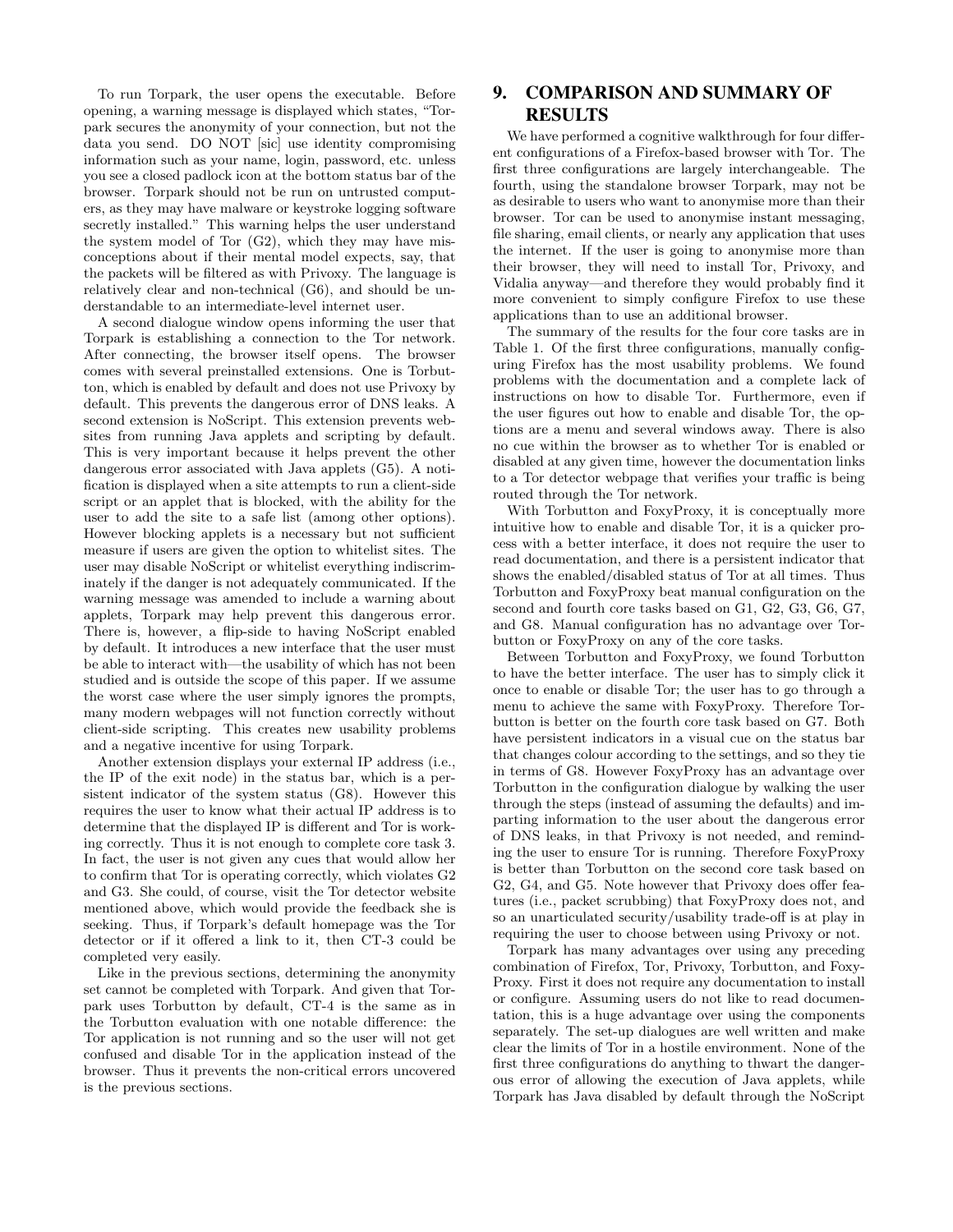|                      | Install Tor and | Configure Tor  | Verify Tor is | Disable Tor    |
|----------------------|-----------------|----------------|---------------|----------------|
|                      | Components      | for Firefox    | Working       |                |
| Manual Configuration | Difficult       | Very Difficult | Easy          | Very Difficult |
| Torbutton            | Difficult       | Easy           | Easy          | Very Easy      |
| FoxyProxy            | Difficult       | Very Easy      | Easy          | Easy           |
| Torpark              | Very Easy       | Very Easy      | Difficult     | Very Easy      |

Table 1: Partial Summary of Results

extension. While this is better in terms of G5, NoScript also disables JavaScript may also present new usability problems given that the many webpages which use client-side scripting will now be broken. Where Torpark fails, and the first three configurations succeed, is that it does not offer any way to verify that traffic is going through the Tor network aside from displaying the external IP address, which may be sufficient for advanced users but certainly not for novice users.

#### 10. RELATED WORK

For an overview of the current research on anonymous communications, onion routing, and Tor, consult the anonymity bibliography [1]. Dingledine and Mathewson [13] discuss several usability issues with Tor and other mix networks. In particular, they note what our results confirm the difficulty of the task of configuring Tor for unsophisticated users. They highlight the most important solutions to this problem as being improved documentation, solutionoriented warning messages, and having bundled Tor with the additional components it relies on.

The cognitive walkthrough methodology for evaluating usability was proposed by Wharton et al. [25] based on the observation that users tend to learn software by trying to use it and exploring its interface. They proposed a set of four criteria to help software designers conform their interfaces to the expectations of users learning their software through exploration.

A cognitive walkthrough is performed by Whitten and Tygar [26] in evaluating PGP against a set of four usability guidelines. The authors discover a number of security risks and usability issues and seek to confirm them through a 12 participant user study. Goode and Krenkelberg [15] perform a cognitive walkthrough of KaZaA based on usability guidelines they adapted for P2P filesharing applications. More recently, Chiasson et al. [11] expanded on Whitten and Tygar with two additional guidelines, one based on task completion and the other on system feedback. These guidelines are used in a user study of two password managers. Cranor [12] provides advice for software developers in the area of privacy based on lessons she learned in evaluation the usability of P3P and Privacy Bird.

#### 11. CONCLUDING REMARKS

The two configurations that use the Firefox extensions are clearly more usable than manual configuration. However both Torbutton and FoxyProxy have their advantages and disadvantages. Our recommendation would be to add the set-up dialogue of FoxyProxy to the user interface of Torbutton. This synthesised extension would have the same oneclick interface as Torbutton but would go through a small dialogue the first time it is run asking the user whether she wants to use Privoxy, giving her the option of eliminating DNS leaks (using the same style of language as FoxyProxy), and reminding her to ensure Vidalia is running. We would also recommend that it includes a warning similar to the one provided in Torpark.

These recommendations expose the difficulty of helping users prevent dangerous errors without introducing terminology and concepts that are too difficult for the novice user to understand. This consideration raises the question of who Tor's target user is. Our results show that novice users will have difficulty with at least one of the core tasks no matter which current deployment option they choose. Furthermore, the technical jargon and unfamiliar language of Tor's documentation is clearly not meant for the novice user. Is Tor simply too complicated for novice users to understand? Perhaps, but Tor might be made more accessible to novice users with two-tier documentation and properly structured defaults—simple instructions followed by instructions for advanced users, and configuration dialogues like FoxyProxy's, with statements that if a user does not understand a concept, to choose a default.

The extensions eliminate the need for the user to consult the 'How to Torify' page for configuring Firefox, but we would still recommend that two major changes be made to this page. The first is that one of the three different configuration options is chosen and placed at the top of the section on Firefox, and this becomes the dominant way of configuring Firefox for novice users. The second recommendation is that instructions are added to explain how to disable Tor.

None of the configurations allow the user to see the size of her anonymity set. We would recommend that Vidalia add information to its 'View Network' window about the number of users connected to each node in the network; although we recognize this metric may not be meaningful to the novice user. Java Anon Proxy (JAP) [8] has the visual cue of an anonymity meter that moves from low to medium to high, and something similar could be added for the novice user, as previously suggested in [13].

Finally we would suggest two modifications to Torpark. The first is that it makes some effort to link to the Tor detector website—either by making it the default homepage, using a custom home page that contains information about Tor and includes a link to the Tor detector, or at the very least, putting it in the browser bookmarks. The second recommendation would be that Torpark indicates to the user that running Java applets could jeopardize her anonymity. This may be preferable to simply disabling all Java applets and scripts by default, given that this disablement will introduce new usability problems with many websites no longer functioning correctly. Explicitly articulating the security concern and explaining clearly and concisely how to disable Java would make Torpark better at preventing dangerous errors, although any solution to this problem would ideally be user-tested. This information could be given in the warning